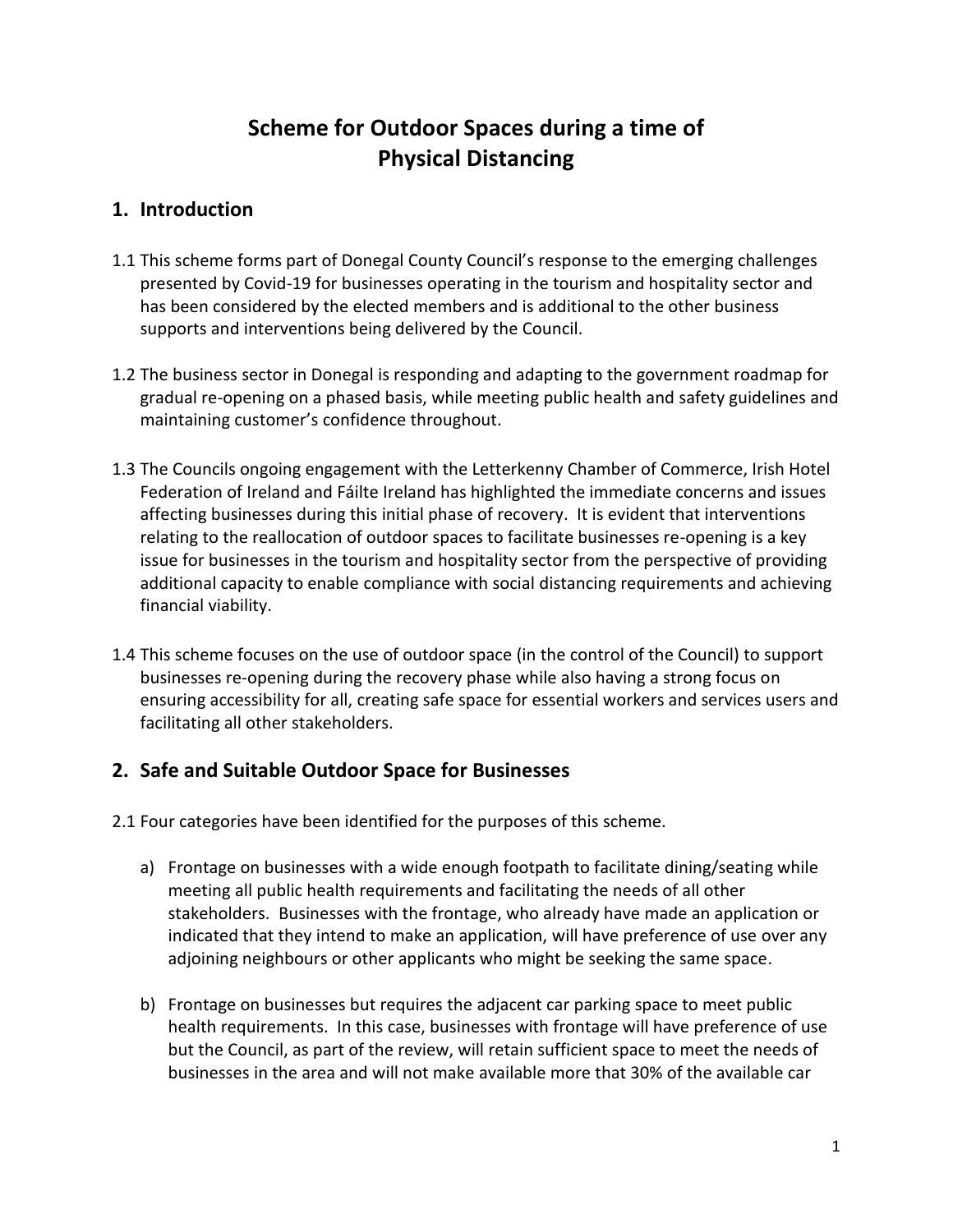parking spaces under this scheme. The 30% will be measured within a 100m stretch in both directions from the premises under consideration.

- c) Instances where a number of local businesses come together and identify communal space that meets all public health requirements and facilitates the needs of all other stakeholders.
- d) Larger communal areas where a local entity (such as a Chamber of Commerce, Community Development Group etc.) establishes a larger shared outdoor facility to provide extra dining/seating area under this scheme and potential locations may include town squares and/or other civic spaces. The Council is currently endeavoring to source funding that may support such initiatives.

Note: The Council will consider closing road lanes to public traffic if this is requested to facilitate applicants. Such a situation will require more extensive engagement and analysis and early consultation by the applicant(s) is recommended. It is expected that the turnaround on such applications would be longer than the 10 days mentioned below.

### **3. How the scheme will work**

- 3.1 Businesses are required to apply to Donegal County Council for a Section 254 license and the Council will facilitate a prompt assessment of applications under this scheme with a commitment to process all applications within 10 working days of receipt of completed application.
- 3.2 This turnaround time is dependent on applicants providing all the required information at the outset as set out in the Section 254 process and the associated operating guidelines presented in Appendix 1. To facilitate this, information on the process is set out on [www.donegalcoco.ie](http://www.donegalcoco.ie/) . In addition, pre-application enquiries from interested parties can be facilitated by contacting [planning@donegalcoco.ie](mailto:planning@donegalcoco.ie)
- 3.3 Waiving of fees**:** Fees associated with Section 254 Licenses will be temporarily waived from 1 June 2020 to 31 December 2020 as they relate to this scheme.

### **4. Summary**

- 4.1 In summary, this scheme presents an agile, collaborative county-wide approach in response to the emerging challenges presented by Covid-19 that provides for:
	- A swift response to assist the tourism and hospitality sectors in preparation for a phased return to business enabling physical distancing whilst maximizing customer capacity by ensuring optimal use of outdoor space.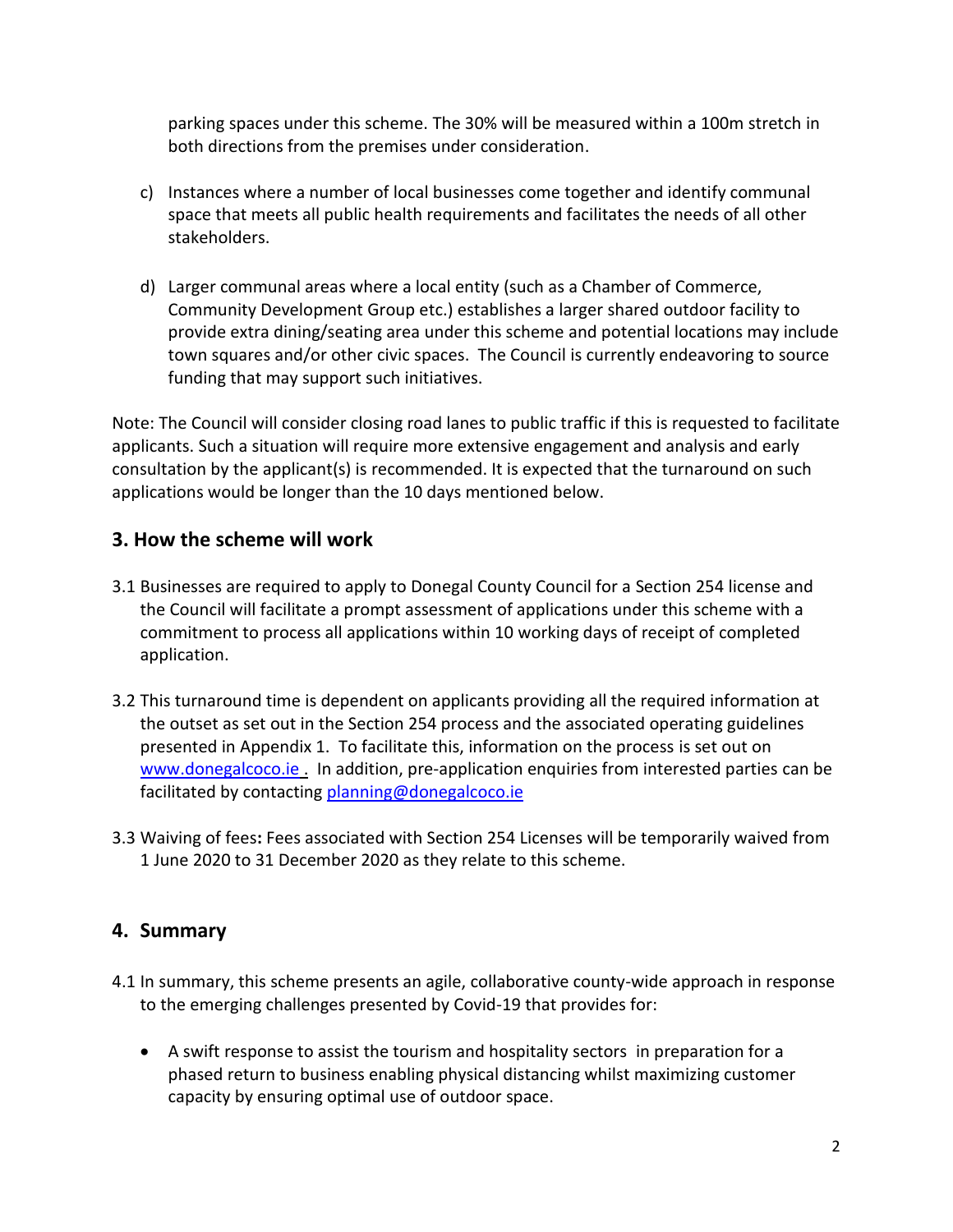- Advice can be provided to interested parties by contacting [planning@donegalcoco.ie](mailto:planning@donegalcoco.ie) in addition information is available on [www.donegalcoco.ie.](http://www.donegalcoco.ie/)
- A prompt assessment of applications under Section 254 / Licensing of Appliances within 10 working days of receipt of a complete application.
- Temporarily waiving fees associated with Section 254 Licenses from 1 June 2020 to 31 December 2020.
- A favourable approach to open shared communal space for existing businesses to operate in a manner complying with public health requirements and meeting all other stakeholders needs.
- The Council will monitor the evolving application of this scheme and will be responsive to any emerging issues.
- The Council may amend the scheme from time to time.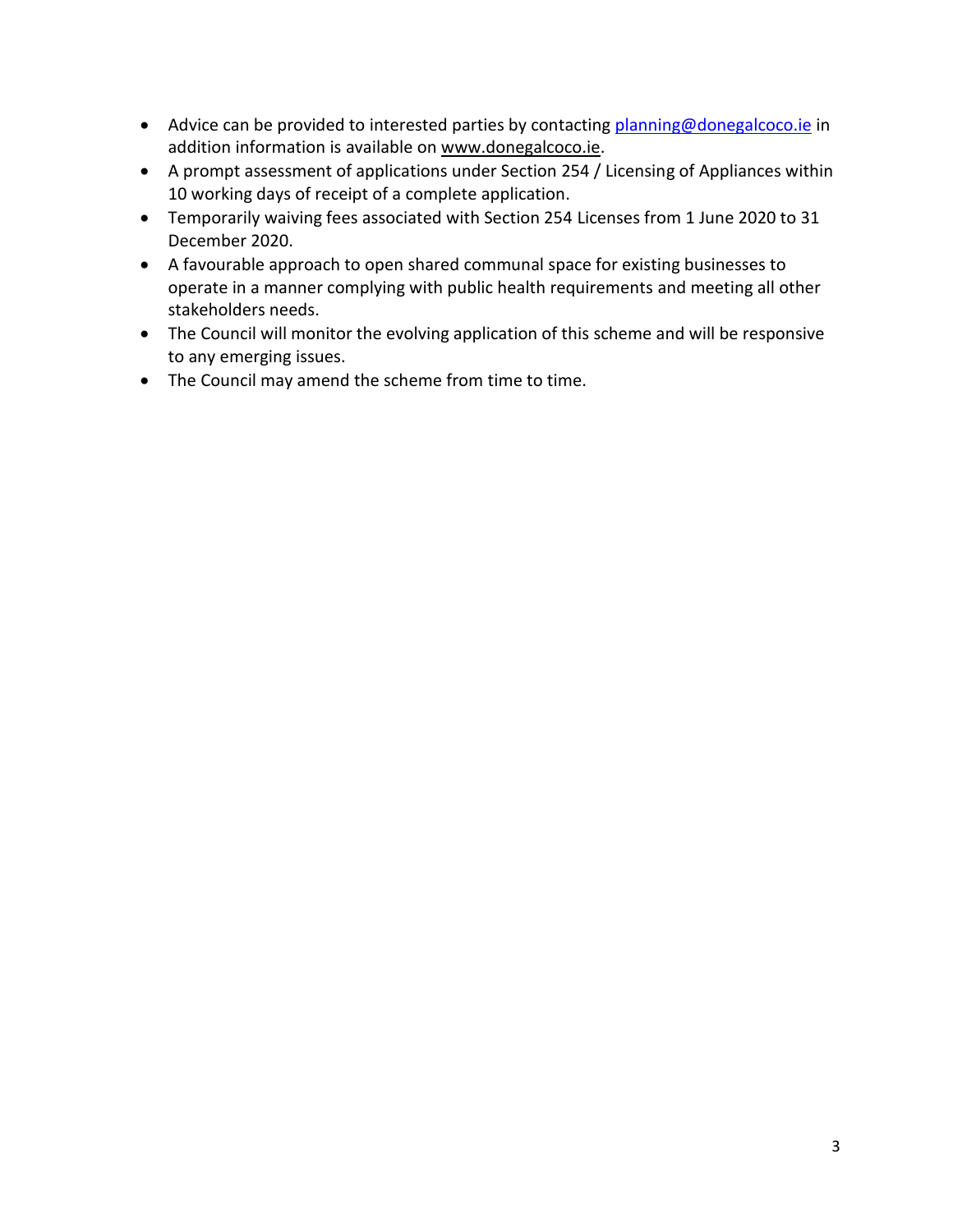# **Appendix 1**

#### **Guidelines for Temporary Footpath Cafe Uses and/or Retail Use**

- Temporary facilities will only be permitted for restaurants, Cafes, Bars with food service, specialty food outlets that are otherwise permitted under the provisions of the Planning & development Act 2000 (as amended)
- Temporary licenses permitted under these guidelines shall extend no later than 31/12/2020. Donegal County Council reserves the right to revoke any temporary licenses issued under Section 254 of the Act.
- The business owner is responsible for the safe operation of the licensed facility and is responsible for obtaining any consents required under other legislation (e.g. for environmental health purposes, Fire safety etc)
- The business owner shall mitigate any negative impacts on abutting or nearby residential development.
- No outdoor speakers or sound systems shall be used in association with licensed temporary uses.
- Designated disabled parking bays shall not be licensed for temporary use under these guidelines.
- Temporary licensed facilities shall not be permitted on existing loading bays, bus-stops or bike lanes unless otherwise relocated by Donegal County Council in response to CoVID-19 requirements for social or physical distancing.
- Licensed areas permitted under these guidelines must ensure that obstructions to other street traffic (pedestrian or vehicular) are not created. A clear path of pedestrian travel should be maintained.
- Any umbrellas should give sufficient clearance above the walking surface of the pavement.
- The business owner/licensee is responsible for maintaining any structure and equipment in a safe and clean condition and must include keeping the area free of potential dangers or obstructions to street users.
- Business owners are responsible for any insurance issues arising for their use of any temporary area subject of this proposal.
- If an arrangement is granted whereby customers are seated adjacent to public traffic, the business owner will be responsible for the provision of an appropriate divider or barrier to protect the customers from traffic.

### **S.254 of P&D Act re Licensing of Street Furniture – Key components & considerations**

To respond appropriately to changing outdoor space needs and to permit review and revision to a longer-term response to potential new uses on main streets and town centre locations, any